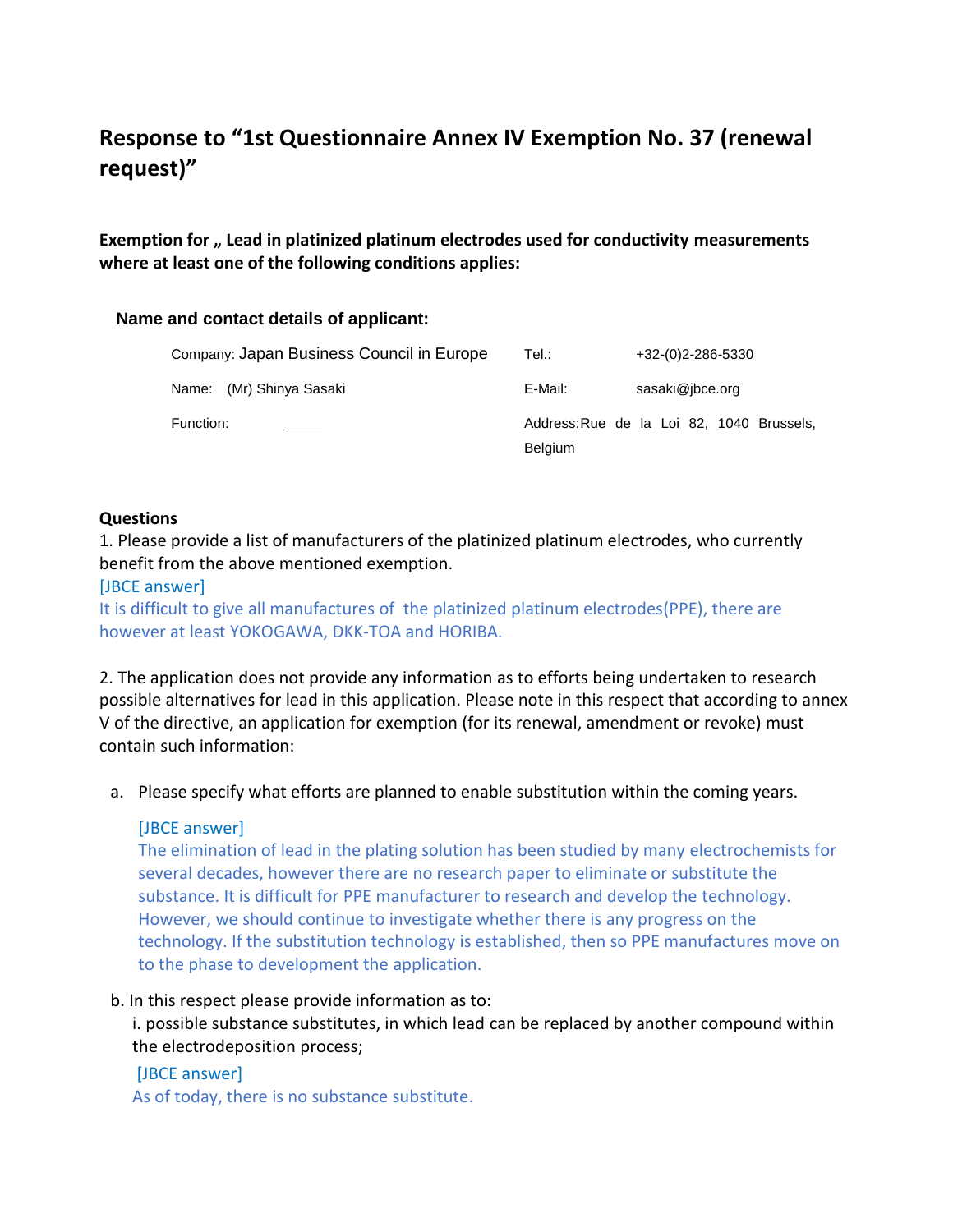ii. possible technology alternatives, which eliminate the use of lead (i.e. other measurement methods); and

[JBCE answer]

There is no substitute measurement method that meets the application requirements.

iii. An estimated time or time range should be provided for research to be conducted in the future in search of alternatives;

[JBCE answer]

Once a substitute or alternative is found, it is necessary for a certain time to ensure full model changes.

3. The application specifies that PPE are "*necessary for the measurement of wide range, high accuracy, high reliability for high concentration of acid and alkali*". This detail only accounts for items (a) and (b)(I) & (b)(ii) of the existing exemption formulation. Please explain if items (b)(iii) and (c) can be omitted from the exemption, so that the scope of the exemption more accurately describes applications for which the electrodes are in use.

## [JBCE answer]

The item (b) (iii) "corrosive solutions containing halogen gas" is necessary because many metals react readily with halogen gases in water because solutions including halogen gases such as fluorine, chlorine, bromine, iodine etc., have strong oxidative power and cause metal to corrode. For example, when chlorine dissolves in water, mixture of chlorine, hydrochloric acid and hypochlorous acid are made and the mixture cause metals like SUS and titanium to corrode. Therefore PPE which is made of platinum is used because of its high resistivity, as a precious metal, to avoid such corrosion.

The item (c) "Measurements of conductivities above 100 mS/m that must be performed with portable instruments" is also needed. It is because that measurement of conductivity higher than 100S/m with portable equipment (Electromagnetic induction type is not realistic because a power source is needed).

4. As part of the evaluation, socio-economic impacts shall also be compiled and evaluated. For this purpose, please provide details in respect of the following in relation to all EEE placed on the EU market through this exemption (i.e., not just by JBCE members):

a. Please estimate the related volume of EEE concerned and the respective amount of Pb to be avoided should the exemption not be granted.

## [JBCE answer]

There is no information on volume of EEE nor Pb in total(not only applicant) . Also, from the view point of competition law, it is difficult to find it out by companies or organization.